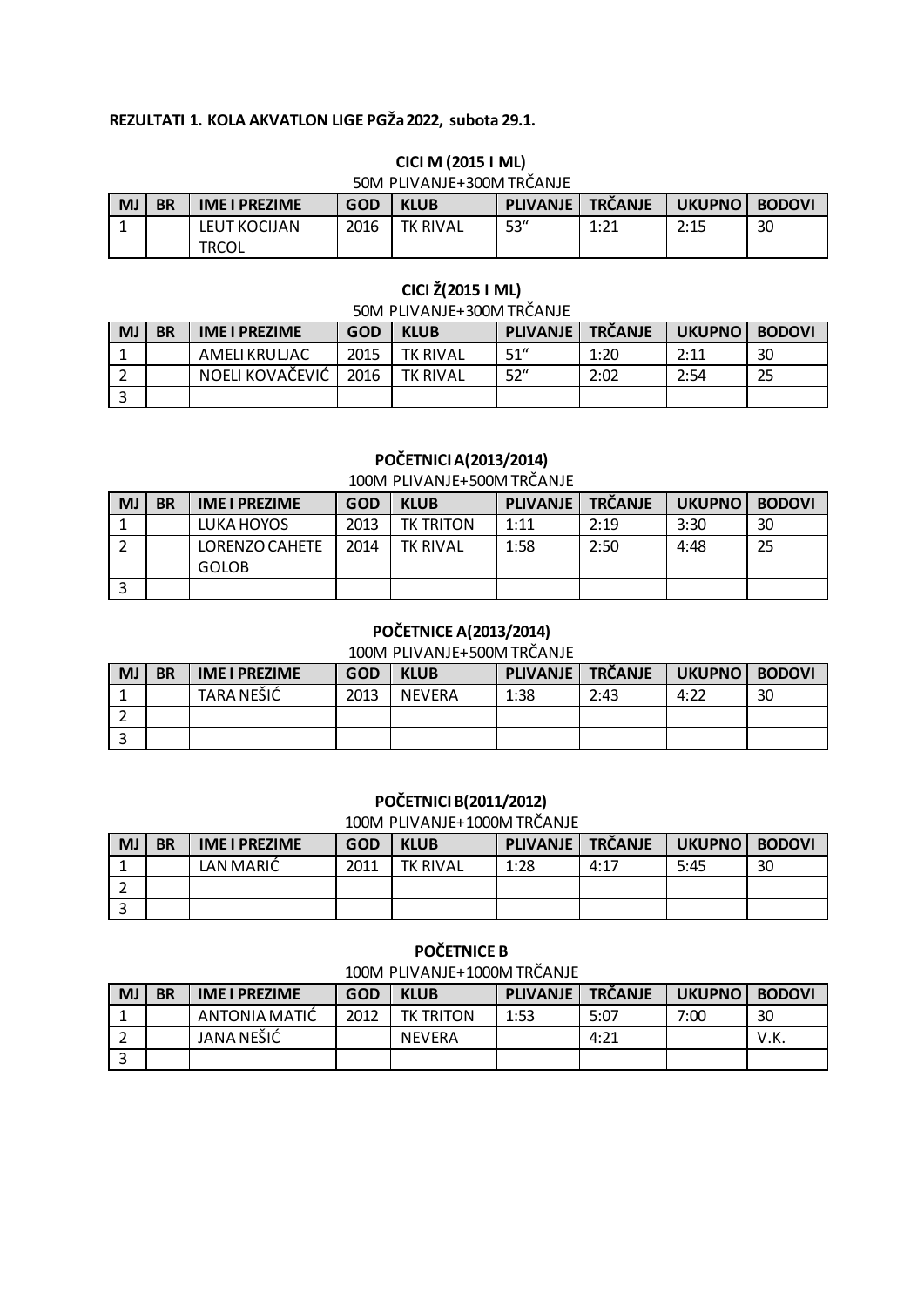# **MLAĐI KADETI(2009/2010)**

#### 200M PLIVANJE+1500M TRČANJE

| <b>MJ</b> | <b>BR</b> | <b>IME I PREZIME</b> | <b>GOD</b> | <b>KLUB</b>     | <b>PLIVANJE</b> | <b>TRČANJE</b> | UKUPNO | <b>BODOVI</b> |
|-----------|-----------|----------------------|------------|-----------------|-----------------|----------------|--------|---------------|
|           |           | EINAR MILETIC        | 2009       | <b>TK RIVAL</b> | 2:47            | 5:30           | 8:17   | 30            |
|           |           |                      |            |                 |                 |                |        |               |
|           |           |                      |            |                 |                 |                |        |               |

## **MLAĐE KADETKINJE(2009/2010)**

#### 200M PLIVANJE+1500M TRČANJE

| <b>MJ</b> | <b>BR</b> | <b>IME I PREZIME</b> | GOD  | <b>KLUB</b>      | <b>PLIVANJE</b> | <b>TRČANJE</b> | UKUPNO | <b>BODOVI</b> |
|-----------|-----------|----------------------|------|------------------|-----------------|----------------|--------|---------------|
|           |           | UNA SARAČEVIĆ        | 2010 | <b>TK MATULI</b> | 3:48            | 6:33           | 10:21  | 30            |
|           |           | <b>IVANKA HOYOS</b>  | 2010 | <b>TK TRITON</b> | 3:47            | 8:10           | 11:57  | 25            |
|           |           |                      |      |                  |                 |                |        |               |

## **KADETI(2007/2008)**

### 200M PLIVANJE+1500M TRČANJE

| <b>MJ</b> | <b>BR</b> | <b>IME I PREZIME</b> | <b>GOD</b> | <b>KLUB</b>      | <b>PLIVANJE</b> | <b>TRČANJE</b> | UKUPNO BODOVI |    |
|-----------|-----------|----------------------|------------|------------------|-----------------|----------------|---------------|----|
|           |           | DOMINIK OBLAK        | 2008       | <b>TK RIVAL</b>  | 2:29            | 5:39           | 8:08          | 30 |
|           |           | ANTONIO ČEKADA       | 2008       | <b>TK TRITON</b> | 3:32            | 6:26           | 9:58          | 25 |
|           |           |                      |            |                  |                 |                |               |    |

#### **MLAĐI JUNIORI(2005/2006)**

400M PLIVANJE+3000M TRČANJE

| <b>MJ</b> | <b>BR</b> | <b>IME I PREZIME</b> | <b>GOD</b> | <b>KLUB</b>     | <b>PLIVANJE</b> | <b>TRČANJE</b> | UKUPNO BODOVI |    |
|-----------|-----------|----------------------|------------|-----------------|-----------------|----------------|---------------|----|
|           |           | <b>BORNA</b>         | 2006       | <b>TK RIVAL</b> | 5:10            | 10:15          | 15:25         | 30 |
|           |           | <b>DOBRAVAC</b>      |            |                 |                 |                |               |    |
|           |           |                      |            |                 |                 |                |               |    |
|           |           |                      |            |                 |                 |                |               |    |

#### **MLAĐE JUNIORKE(2005/2006)**

400M PLIVANJE+3000M TRČANJE

| <b>MJ</b> | <b>BR</b> | <b>IME I PREZIME</b> | <b>GOD</b> | <b>KLUB</b>     | <b>PLIVANJE</b> | <b>TRČANJE</b> | UKUPNO BODOVI |    |
|-----------|-----------|----------------------|------------|-----------------|-----------------|----------------|---------------|----|
|           |           | AURORA VALINČIĆ      | 2005       | <b>TK RIVAL</b> | 5:48            | 11:48          | 17:36         | 30 |
|           |           | <b>LANA VALE</b>     | 2006       | <b>TK RIVAL</b> | 5:27            | 13:56          | 19:23         | 25 |
|           |           |                      |            |                 |                 |                |               |    |

## **JUNIORI(2004/2003)**

#### 400M PLIVANJE+3000M TRČANJE

| <b>MJ</b> | <b>BR</b> | <b>IME I PREZIME</b> | <b>GOD</b> | <b>KLUB</b>     | <b>PLIVANJE</b> | <b>TRČANJE</b> | UKUPNO | <b>BODOVI</b> |
|-----------|-----------|----------------------|------------|-----------------|-----------------|----------------|--------|---------------|
|           |           | <b>GABRIEL BARAC</b> | 2004       | <b>TK RIVAL</b> | 4:33            | 9:46           | 14:19  | 30            |
|           |           |                      |            |                 |                 |                |        |               |
|           |           |                      |            |                 |                 |                |        |               |